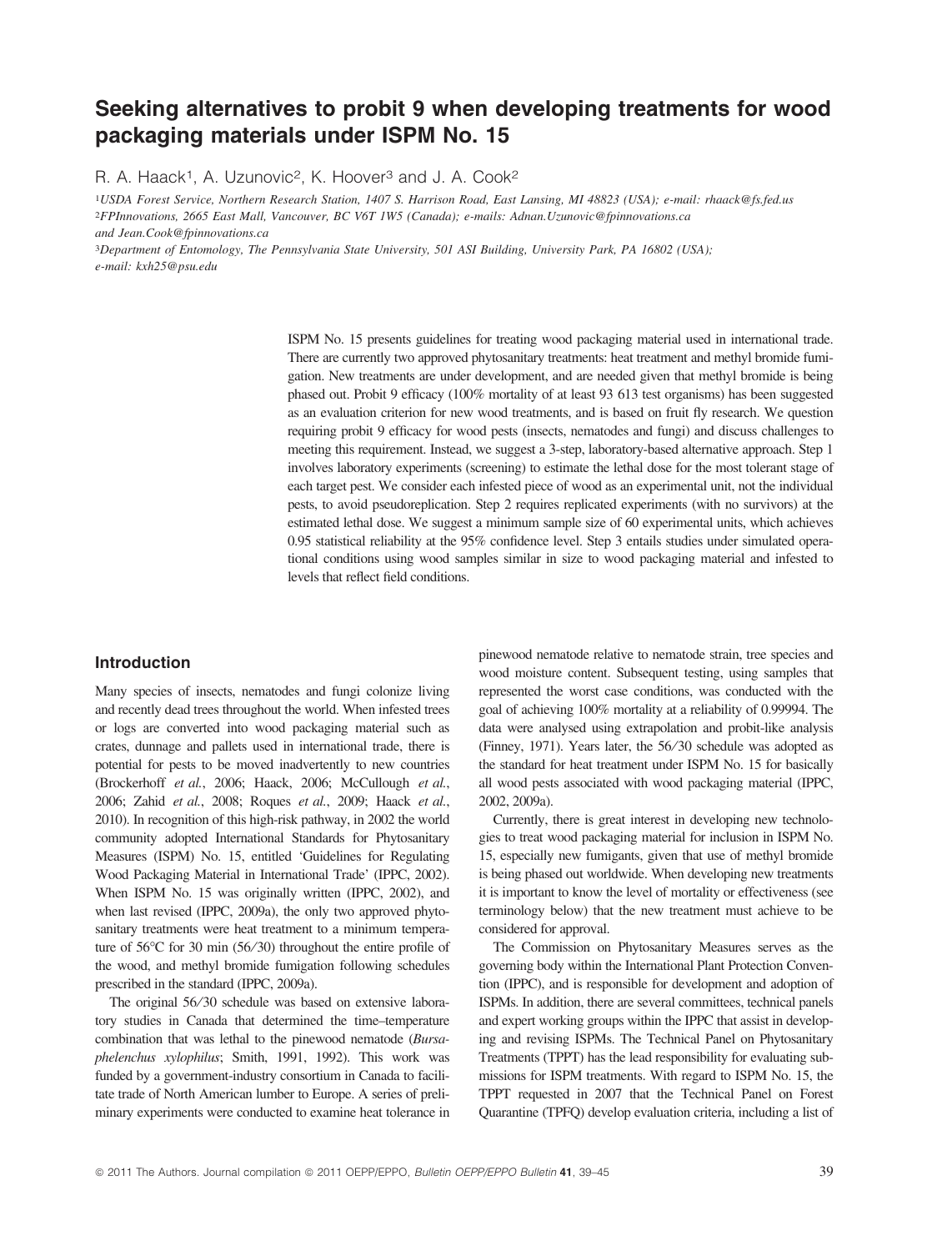target pests and the required level of efficacy that included consideration of probit 9 (TPFQ, 2008). The purpose of this paper is to discuss the history of probit 9 and the challenges of achieving it with respect to wood-infesting organisms, and to suggest an alternative approach to probit 9 when developing treatments for ISPM No. 15.

# Goals of quarantine treatments and ISPM No. 15

The goal of quarantine treatments is to eliminate or minimize the risk of pests being spread through traded commodities, including wood packaging material (Landolt et al., 1984; Roth, 1989). Quarantine treatments are generally classified as chemical (e.g. fumigants) or physical (e.g. heat, cold and irradiation), and are used to sterilize or kill regulated pests that are on or in the commodity at the time of treatment (Follett & Neven, 2006). The goal of ISPM No. 15 is very similar. As first written in 2002, and again in the 2006 revision, the stated goal of ISPM No. 15 was to 'practically eliminate the risk for most quarantine pests and significantly reduce the risk from a number of other pests that may be associated' with wood packaging material (IPPC, 2002). In the 2009 revision of ISPM No. 15, the stated goal was changed slightly to 'reduce significantly the risk of introduction and spread of most quarantine pests' (IPPC, 2009a). It is important to keep this revised wording in mind and recognize that the goal of ISPM No. 15 is not zero risk, but rather significantly reduced risk.

## Efficacy testing for ISPM No. 15 treatments

Guidelines for developing new or revised phytosanitary treatments are given in ISPM No. 28: 'Phytosanitary Treatments for Regulated Pests' (IPPC, 2009b). The guidelines presented in ISPM No. 28 are very general: the document simply states that efficacy data must be submitted by the treatment developer but does not specify the level of efficacy required for approval. However, in early 2010, a new draft appendix to ISPM No. 15 was released for country consultation that listed specific guidelines for researchers to follow when developing new treatments for possible inclusion in ISPM No. 15 (IPPC, 2010). One guideline in this draft document stated that probit 9 efficacy should be demonstrated for the target pests either by direct testing (i.e. treating at least 93 613 individuals with 100% mortality) or through extrapolation based on dose–response data.

#### History, benefits and criticisms of probit 9

The concept of probit was first published by Bliss (1934) as a means to express percent mortality data by dividing the range 0.01 to 99.99% into probability units or probits where  $0 = 0.01\%$ kill,  $5 = 50\%$  kill, and  $10 = 99.99\%$  kill. Probit analysis assumes that the variation in tolerance of the target organisms to a given dose is normally distributed (Bliss, 1934; Liquido et al., 1997; Robertson et al., 2007).

Today probit 9 equates to mortality of 99.9968% (Baker, 1939; Follett & Neven, 2006; Robertson et al., 2007). Although Baker (1939) selected probit 9 as the required level of efficacy for quarantine treatments against fruit flies (Tephritidae), probit 9 has now been widely adopted by the United States and many other countries as the benchmark for approving quarantine treatments for a wide variety of pests (Roth, 1989; Liquido et al., 1997; Follett & Neven, 2006). Probit 9 is listed as the basis for several quarantine treatments in the USDA Animal and Plant Health Inspection Service (APHIS) treatment manual (USDA APHIS, 2010). Baker (1939) provided no rationale for selecting mortality as the evaluation criterion or for selecting probit 9, except to state that his objective was to 'assure no survival of (fruit fly) eggs or larvae in the products treated'. If one sets the probability of obtaining this efficacy level by chance alone at 5% (95% confidence level), at least 93 613 insects must be tested without any survivors to attain efficacy of probit 9 (Couey & Chew, 1986; Follett & Neven, 2006). Obtaining large numbers of fruit flies is achievable, given their short generation time and availability of efficient rearing methods.

Probit 9 has some advantages, but it has also been criticized. The principal advantages of probit 9 include the apparent high degree of quarantine security and the relative ease of convincing a trading partner to accept a treatment that achieves probit 9 efficacy (Follett & Neven, 2006). The main criticisms directed at treatments for which probit 9 efficacy is required are that (1) substantial numbers of live pests can still be shipped on treated commodities when trade volume or infestation levels are high, given that probit 9 can be viewed as either 99.9968% mortality or 0.0032% survival; (2) for products rarely infested, requiring probit 9 is often considered too severe and possibly difficult to demonstrate; (3) other models besides probit are available to analyse dose–response data (e.g. logit, log-log or Gompertz) and these often give a better fit to the data than the normal distribution; and (4) the focus on mortality as the sole criterion for evaluating quarantine security disregards risk-based factors along the pathway, such as the likelihood of infestation, natural survival, reproductive potential and establishment potential, as well as processing parameters such as packaging and shipping practices and distribution times (Landolt et al., 1984; Liquido et al., 1997; Follett & Neven, 2006; Robertson et al., 2007). Other approaches to evaluating pest risk have been proposed in recent decades as alternatives to probit 9, especially for horticultural products, which focus on reducing pest incidence below the threshold for establishment, such as the use of pest-free areas, system approaches, and maximum pest limits (Landolt et al., 1984; Baker et al., 1990; Liquido et al., 1997; Follett & Neven, 2006). Even though probit 9 is recognized as having weaknesses and alternatives have been presented to the phytosanitary community, no other method has gained wide acceptance and regulatory recognition to date (Follett & Neven, 2006).

# Key terminology used in discussing treatments

The terminology used in the development and assessment of treatments can be vague and may be misinterpreted. The word 'efficacy', in particular, means different things to different people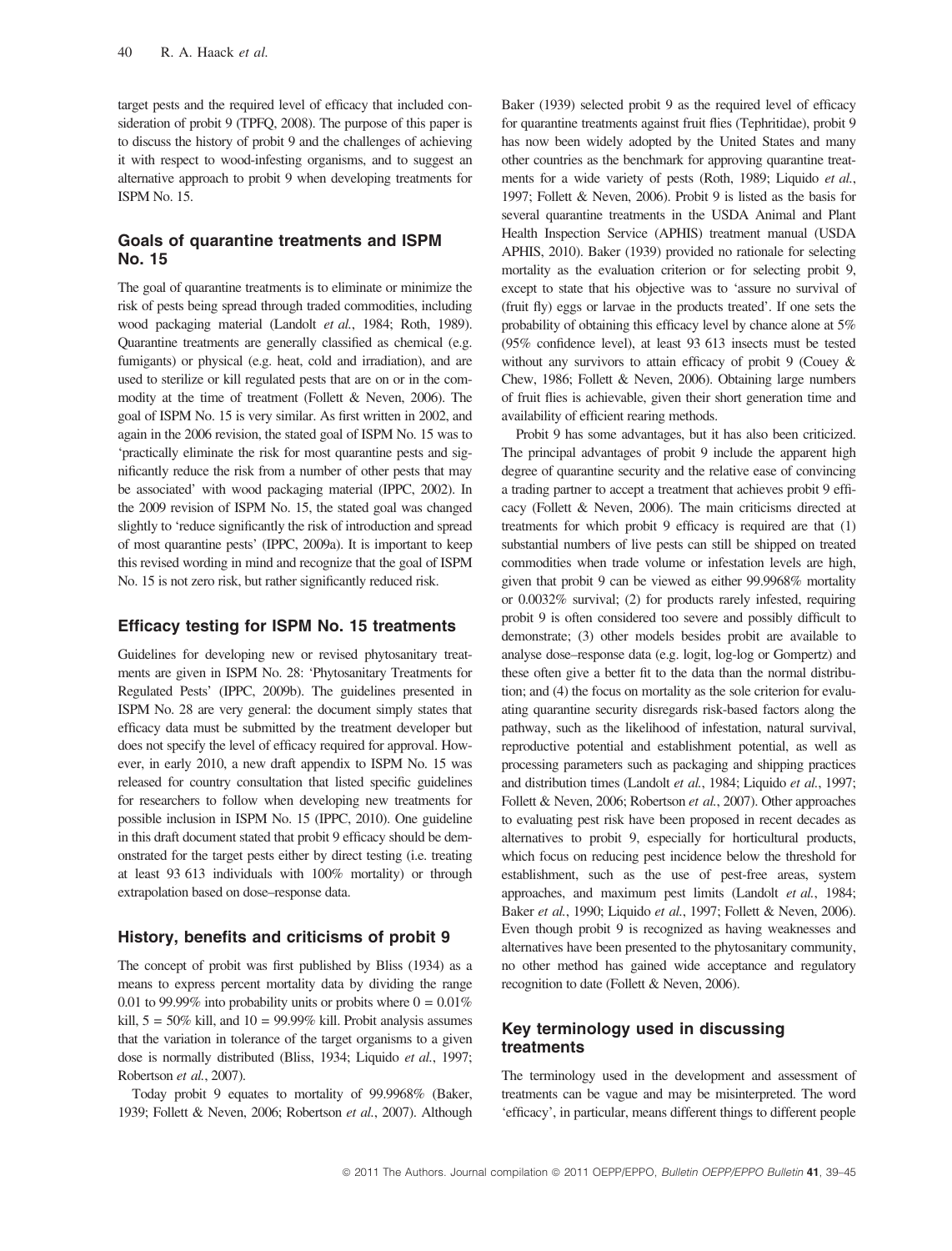and is often confused with 'effectiveness', 'confidence' or 'reliability'. Precise understanding of these terms is critical for clear stipulation of treatment criteria. Efficacy is used throughout ISPM No. 28, (IPPC, 2009b), and the draft appendices to ISPM No. 15 (IPPC, 2010). Efficacy is often defined as the ability (or capacity) to produce a desired effect. It is not a statistical term. Efficacy of probit 9 is not equivalent to 99.9968% confidence that the lethal dose is indeed what was determined experimentally; instead, it is the dose that produces mortality of 99.9968% in a population of, say, 100 000 individuals. More importantly, efficacy refers to results obtained under ideal treatment conditions, similar to rigorous clinical trials, whereas effectiveness refers to results obtained under real-world treatment conditions. Researchers generally first examine the efficacy of a treatment in controlled trials (see Steps 1 and 2 below) and then conduct studies to determine if the treatment is equally effective under operational conditions (see Step 3 below).

In contrast, confidence and reliability have statistical meanings. Typically, biologists set Type I error  $(\alpha)$  at 0.05, which provides a 95% confidence interval around the mean  $(1.0-0.05 = 0.95)$  or 95%). This means that you can be 95% confident that the true mean lies within this interval (the mean  $\pm$  a degree of error), while 5% of the time it does not. We use the term 'statistical reliability' as the probability that the same result will be obtained again and again with repetition. Thus reliability is a term that refers to the level of trust in the results, and is dependent on sample size and variability in the data. We suggest using reliability (or statistical reliability) rather than efficacy when referring to the ability to produce similar results over time (see Step 2). In addition, we consider each infested piece of wood as an experimental unit regardless of the number of pest organisms within (see Step 2).

#### Diversity of wood-inhabiting organisms

When ISPM 15 was first approved in 2002, it was focused on several families of bark- and wood-infesting insects such as Buprestidae, Cerambycidae, Scolytidae and Siricidae, as well as the pinewood nematode (IPPC, 2002). In the 2010 draft appendix to ISPM No. 15 (IPPC, 2010), fungi were added to the list of organisms against which new treatments should be evaluated.

Worldwide, there are thousands of insect species that colonize and develop in the bark and wood of trees. The numbers of species found in several important insect families whose members commonly infest bark and wood are presented in Table 1. Some of these insects colonize live, apparently healthy trees, others colonize only stressed or recently dead trees, and others infest only dry or decomposing wood (Haack & Slansky, 1987; Hanks, 1999; Lieutier et al., 2004). We did not find summary data for the number of wood-inhabiting fungi and nematodes known worldwide, but undoubtedly there are several thousand species (Callan & Carris, 2004; Ryss et al., 2005; Unterseher et al., 2008). Moreover, there are likely to be hundreds of species of wood-inhabiting organisms that are still undescribed worldwide. Nevertheless, only a small percentage of these organisms actually cause tree death, such as Anoplophora glabripennis (Asian longhorned beetle), Agrilus planipennis (emerald ash borer) and

Table 1 Number of insect species found in the principal families of Coleoptera, Hymenoptera and Lepidoptera that commonly inhabit bark and wood of woody plants

| Order       | Family                    | Approximate number of species<br>known in: |             |            |
|-------------|---------------------------|--------------------------------------------|-------------|------------|
|             |                           | World*                                     | N. America* | $Europe*$  |
| Coleoptera  | Anobiidae                 | $2,200$ (b)                                | 402(i)      | $434†$ (d) |
|             | <b>Bostrichidae</b>       | 550(b)                                     | 77(b)       | 44(d)      |
|             | Buprestidae               | 14600(b)                                   | 762(b)      | 437 $(d)$  |
|             | Cerambycidae              | $>20000$ (b)                               | $>900$ (b)  | 695(c)     |
|             | Platypodidae <sup>†</sup> | $1463$ (m)                                 | 7(b)        | 3(k)       |
|             | Scolytidae <sup>†</sup>   | 5812(m)                                    | 581 (b)     | 376(k)     |
| Hymenoptera | Siricidae                 | 100(1)                                     | 20(1)       | 21(i)      |
| Lepidoptera | Cossidae                  | 682(g)                                     | 45(a)       | 23(f)      |
|             | Sesiidae                  | 1325(g)                                    | 123(e)      | 115(h)     |

\*References:  $a =$  Arnett (2000),  $b =$  Arnett *et al.* (2002),

c = Cocquempot & Lindelöw (2010), d = Denux & Zagatti (2010),  $e =$  Eichlin & Duckworth (1988),  $f =$  Fauna Europaea (2010), g = Heppner (2008), h = Lopez-Vaamonde *et al.* (2010), i = Poole & Gentili (1996), j = Rasplus et al. (2010), k = Sauvard et al. (2010),  $l =$  Schiff *et al.* (2006), m = Wood & Bright (1992). -The number of European Anobiidae (434) includes 421 species that were classified as Anobiidae plus 13 species of Lyctidae. The Lyctidae are considered by many as a subfamily of the Anobiidae. The anobiid values given for the world and North America include the Lyctinae. The beetle families Platypodidae and Scolytidae are currently recognized by many as subfamilies of the weevil family Curculionidae, but most plant health regulatory organizations worldwide still treat them as distinct families.

Bursaphelenchus xylophilus (pinewood nematode) (Ryss et al., 2005; Haack, 2006; Haack et al., 2010). Given such diversity, it is clear that only a small fraction of all wood pests can be screened and tested when developing new treatments for ISPM No. 15.

# Life-history attributes of wood-infesting pests relevant to probit 9

Among the numerous factors that influence the overall risk of pest movement in trade, life history characteristics can provide guidance for selecting the appropriate level of treatment efficacy. The efficacy level needed for a given pest can be estimated through assessment of biological characteristics that affect the likelihood that an organism will be introduced and become established, including fecundity, longevity, voltinism, parthenogenesis (if relevant), prevalence in wood, dispersal ability, vector relationships (if relevant), host range, founder population dynamics, sporulation characteristics of fungi (asexual and sexual reproduction), resting stages and sublethal effects. Assessment of these characteristics should provide insight into the acceptable number of organisms that can survive a treatment and still provide acceptable phytosanitary security.

As mentioned above, probit 9 was originally proposed as a statistical approach to evaluate treatments for fruit flies. However, in contrast to fruit flies, which are relatively easy to mass-rear, barkand wood-infesting insects present many challenges, making it impractical to achieve sample sizes of nearly 100 000. For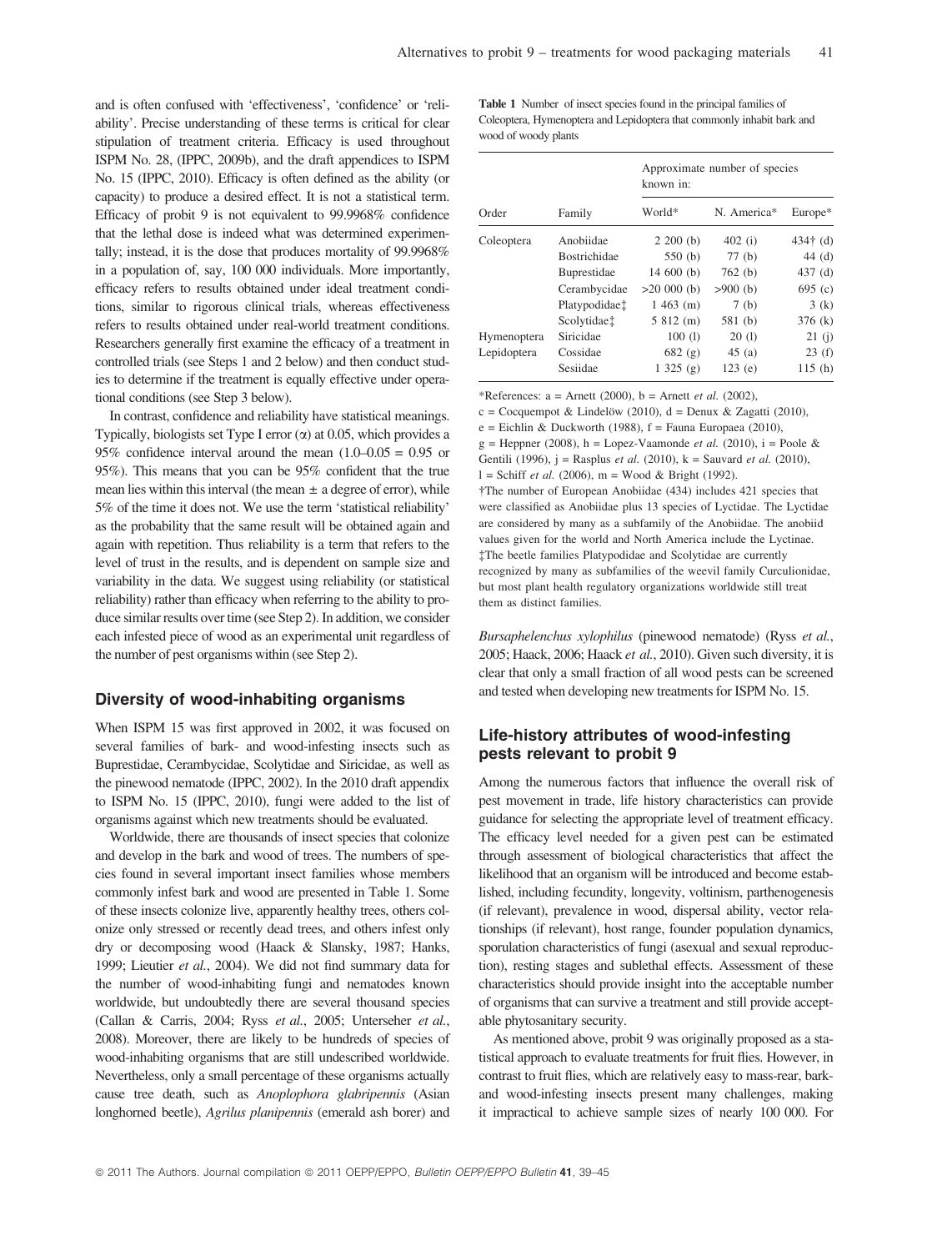example, naturally infested host material must be used for many borers, which requires considerable effort to locate and cut infested trees, and then transport the infested logs to the laboratory for processing and testing. In addition, natural borer infestation rates can vary widely from year to year, from tree to tree, and even within a single tree. Based on our rearing experience with well infested logs, it would be common for a log that measures about 1 m long and 10 cm in diameter to contain about 100–250 individual bark beetles such as the pine shoot beetle (Tomicus piniperda), 20–30 buprestids such as the emerald ash borer, or 5–10 cerambycids such as the Asian longhorned beetle. Therefore to obtain 93 613 individuals for probit 9 testing with logs of similar size (1 m  $\times$  10 cm) and infestation levels, a researcher would need 374–936 bark beetle-infested logs, 3120–4681 buprestidinfested logs, or 9361–18 723 cerambycid-infested logs. Another challenge to working with many borers is their long generation time. In contrast to fruit flies, which can often complete one generation per month, most bark beetles require 2–3 months per generation, while others require a year or more. Similarly, many buprestids and cerambycids (such as the emerald ash borer and Asian longhorned beetle) can complete one generation per year, while other species usually require 2–3 years or more per generation (Haack & Slansky, 1987; Haack, 2006). Because most testing is conducted when the target insects are larvae, it is necessary to store the test logs in specialized rearing containers for several months to ensure adequate time for adult emergence. Clearly, few facilities could treat and store the number of test logs necessary to achieve probit 9 testing, and even fewer if the target organism must be tested within a quarantine facility.

Bursaphelenchus xylophilus (pinewood nematode) is the nematode of principal concern to forestry worldwide (Ryss et al., 2005). This organism is relatively easily to culture in the laboratory in large numbers and therefore obtaining 100 000 organisms is achievable.

On the other hand, wood-colonizing fungi are more difficult to work with because they are not easily defined, discrete organisms like a single insect or nematode. Because fungi grow within the wood matrix, each individual wood block would need to be counted as an individual, thus to meet probit 9, a researcher would need to test at least 93 613 individual pieces of wood that have been colonized by the target fungus. Another option would be to treat single fungal spores as discrete individuals, which would allow a researcher easily to meet probit 9, but we question the validity of evaluating the survival of spores rather than other fungal structures as a measure of treatment success or failure.

# Extrapolation

The draft appendix for ISPM No. 15 (IPPC, 2010) recognized that it would often be difficult to obtain 93 613 organisms for testing and therefore allowed use of extrapolation to estimate the dose required to achieve probit 9 efficacy. Although this allowance greatly reduces the burden on treatment developers, it could have negative consequences. For example, when modeling or extrapolating from dose–mortality response data, the dose estimated through extrapolation overestimates what would have been

the experimentally derived dose (Smith, 1991; Hoover et al., 2010). Overestimating the lethal dose will result in overtreatment, which could result in increased manufacturing costs, increased environmental impacts (e.g. larger carbon footprint), and possible damage to the wood itself with some treatments (e.g. heat).

# An alternative approach to probit 9 for ISPM No. 15

We present a three-step process for consideration as an alternative to probit 9 when developing treatments for ISPM No. 15. Briefly, Step 1 involves small-scale laboratory experiments that allow estimation of the lethal dose to the target pest, focusing on the most tolerant life stage. Step 2 involves replicated experiments at the estimated lethal dose to provide statistical confidence and establish reliability. For Step 3, a scaled-up confirmatory study would be conducted that involves testing wood of a size that is representative of wood packaging material and demonstrates that the treatment can be effectively applied operationally.

#### Step 1. Estimating the lethal dose of the most tolerant life stage

One of the first steps in treatment development is to estimate the treatment dose for the target pest at which all or nearly all organisms die (i.e. the lethal dose). The draft appendix to ISPM No. 15 states that the sample size for determining the lethal dose could be 5–10 experimental units per dose (IPPC, 2010). However, this sample size may not be sufficient, depending on the degree of variability observed. Robertson et al. (2007) published an entire book on this topic and have developed software that analyses dose– response data using probit or logit regression (LeOra Software 2007). When selecting target species for Step 1, researchers need to consult ISPM No. 15 and its appendices to learn which pest species or pest groups are currently of high quarantine importance, and if guidelines are provided as to how many species should be tested from each major pest group (insects, nematodes and fungi). The researcher also needs to know which life stages of the target pest are present in traded commodities, and then to focus on the life stage most tolerant to the proposed treatment (IPPC, 2009b). Such information may be available in the literature, or it may require preliminary testing. We also suggest testing the smallest wood samples that are practical for the target pest being studied to ensure the dose is delivered uniformly throughout the experimental unit. In large-dimension experimental units, such as infested logs, it may be difficult to precisely deliver the dose uniformly, therefore confounding the results if there are survivors.

#### Step 2. Replicated experiments at the estimated lethal dose

In Step 2, we propose that the treatment developer should test sufficient experimental units at the estimated lethal dose (without survivors) for each target pest to obtain a reliability of 0.95 at the 95% confidence level, and if possible should also test one or two doses above and below the estimated lethal dose. The actual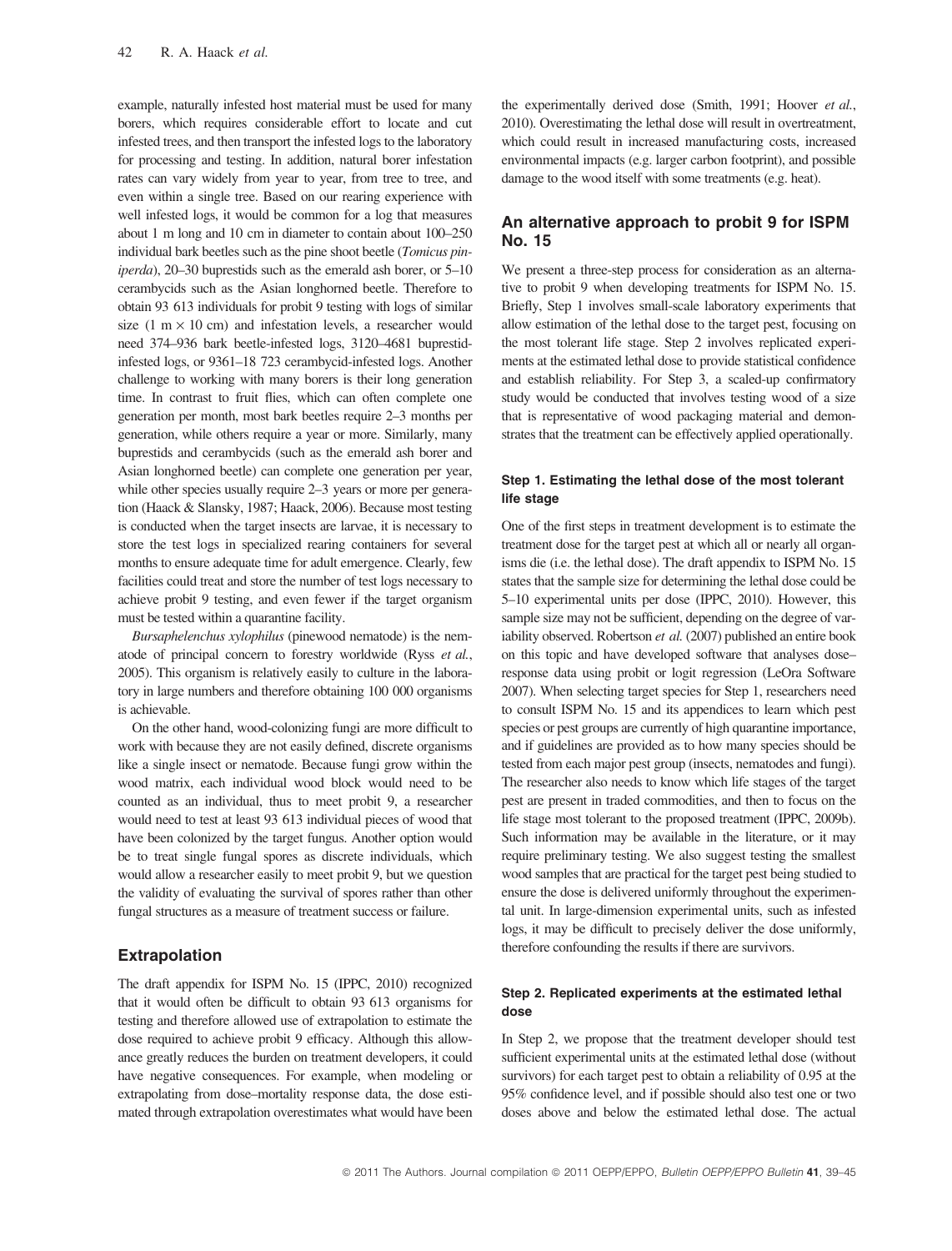sample size required is a matter for the international community to discuss. It is well documented that, as sample size increases, the size of confidence interval decreases and reliability increases. Table 2 shows the relationship between sample size and statistical reliability when expressed in terms of 95% confidence (Beyer, 1968). For example, if only 5 samples are tested and there are no survivors, the reliability of these data, expressed with 95% confidence, is 0.549, meaning that there is a 54.9% probability that the dose will be lethal. However, with 60 samples, the reliability increases to 0.951; similarly, with 100 and 299 samples, the reliability increases to 0.970 and 0.990, respectively (Table 2). Considering the many challenges of working with wood-infesting organisms, we suggest that sample sizes in the range of 60–100 be considered, given that they equate roughly to 0.95 and 0.97 reliability. Clearly, a reliability of 1.0 is impossible as this would require a sample size that approaches infinity.

A sample size of 93 613 equates to a reliability of 0.999968 (Table 2), which would require testing 93 613 samples with no survivors. This is the same value as the specified treatment efficacy in probit 9 (Couey & Chew, 1986; Follett & McQuate, 2001). However, we argue that treatment efficacy should not be confused with statistical reliability, and researchers and regulators should strive for a reasonable level of reliability of the data (i.e. obtaining highly similar results with repeated testing). A sample size of 93 613 is obviously an overwhelming task, and if required could impede development of new treatments.

The 2010 draft appendix to ISPM No. 15 (IPPC, 2010) allows treating 93 613 individuals in a single piece of wood as satisfying the probit 9 requirement when there are no survivors. However, in our opinion, if all 93 613 individuals are in a single piece of wood, then the true sample size is  $1 (n = 1)$  which equates to a reliability of 0.05 (Table 2). We consider counting each individual pest in a single wood sample as a form of pseudoreplication. In statistics, pseudoreplication refers to taking multiple measurements on the same sample unit and treating each measurement as independent, when in fact they are probably interdependent. We

Table 2 Relationship between sample size and statistical reliability expressed as 95% confidence

| Sample size | Reliability* |  |
|-------------|--------------|--|
| 1           | 0.050000     |  |
| 5           | 0.549280     |  |
| 10          | 0.741134     |  |
| 20          | 0.860892     |  |
| 30          | 0.904966     |  |
| 40          | 0.927842     |  |
| 50          | 0.941845     |  |
| 60          | 0.951297     |  |
| 100         | 0.970487     |  |
| 299         | 0.990031     |  |
| 2995        | 0.999000     |  |
| 93 613      | 0.999968     |  |
|             |              |  |

\*Values based on the formula  $n = \log (1 - C)/\log (r)$  where n is the number of individuals tested (sample size); C is the confidence level (set between 0 and 1; we used 0.95); and  $r$  is the level of reliability (set between 0 and 1; Beyer, 1968).

suggest that the responses of all organisms within a single block of wood would be interdependent because nearly all would receive a similar dose. Therefore a single test block of wood should be considered as the experimental unit, no matter how many test organisms it contains. In practice, researchers never really know how many organisms are inside field-collected wood.

#### Step 3. Confirmatory study under simulated operational conditions

In Step 3, we propose that a confirmatory study be conducted under simulated operational conditions in which the treated wood samples are similar in size to typical wood packaging material. Recalling that reliability increases with sample size (Table 2), we suggest that the confirmatory studies be conducted with a sample size linked to the perceived phytosanitary risk of the target pest. For example, 300 samples (0.99 reliability; Table 2) could be requested for high-risk pests such as pinewood nematode and Asian longhorned beetle, which can infest and kill healthy trees, but 60 samples (0.95 reliability) may be adequate for quarantine pests that usually infest stressed trees, like many bark beetles. The wood samples should be prepared from naturally infested trees, or, if necessary, pest organisms could be introduced into each wood sample to ensure sufficient numbers are present. If there are survivors in these confirmatory studies, then it is possible that the treatment was not delivered uniformly throughout the commodity and thus not all pests were exposed to the lethal dose, or perhaps some of the pests treated in Step 3 had greater tolerance to the treatment than the pests used in Steps 1 and 2. If the number of survivors is not high, the treatment developer could still submit their data for consideration, or repeat the study at a higher dose.

#### Conclusion

The current guidelines for treating wood packaging material under ISPM No. 15 have apparently reduced the numbers of wood pests present in international trade (Haack & Petrice, 2009). However, the current schedules for heat treatment and methyl bromide fumigation (IPPC, 2009a) were subjected to less stringent testing than what is proposed now under the 2010 draft Appendix (Smith, 1991, 1992; IPPC, 2010). We encourage development of new phytosanitary treatments for inclusion in ISPM No. 15. However, we caution against requiring probit 9 efficacy for approval because it places a burden on treatment developers, is not biologically justifiable for most wood pests, and currently allows for pseudoreplication rather than focusing on statistical reliability. Moreover, requiring probit 9 for wood pests could inhibit new treatment development, ensuring continued dependence on less well tested treatments now approved under ISPM 15. As an alternative, we suggest a 3-step process for treatment development that has high statistical reliability. We recognize that the studies proposed in Steps 1–3 will take place in laboratories, therefore any phytosanitary treatments developed using these protocols and later approved for inclusion in ISPM No. 15 should be modified as needed based on subsequent realworld experience.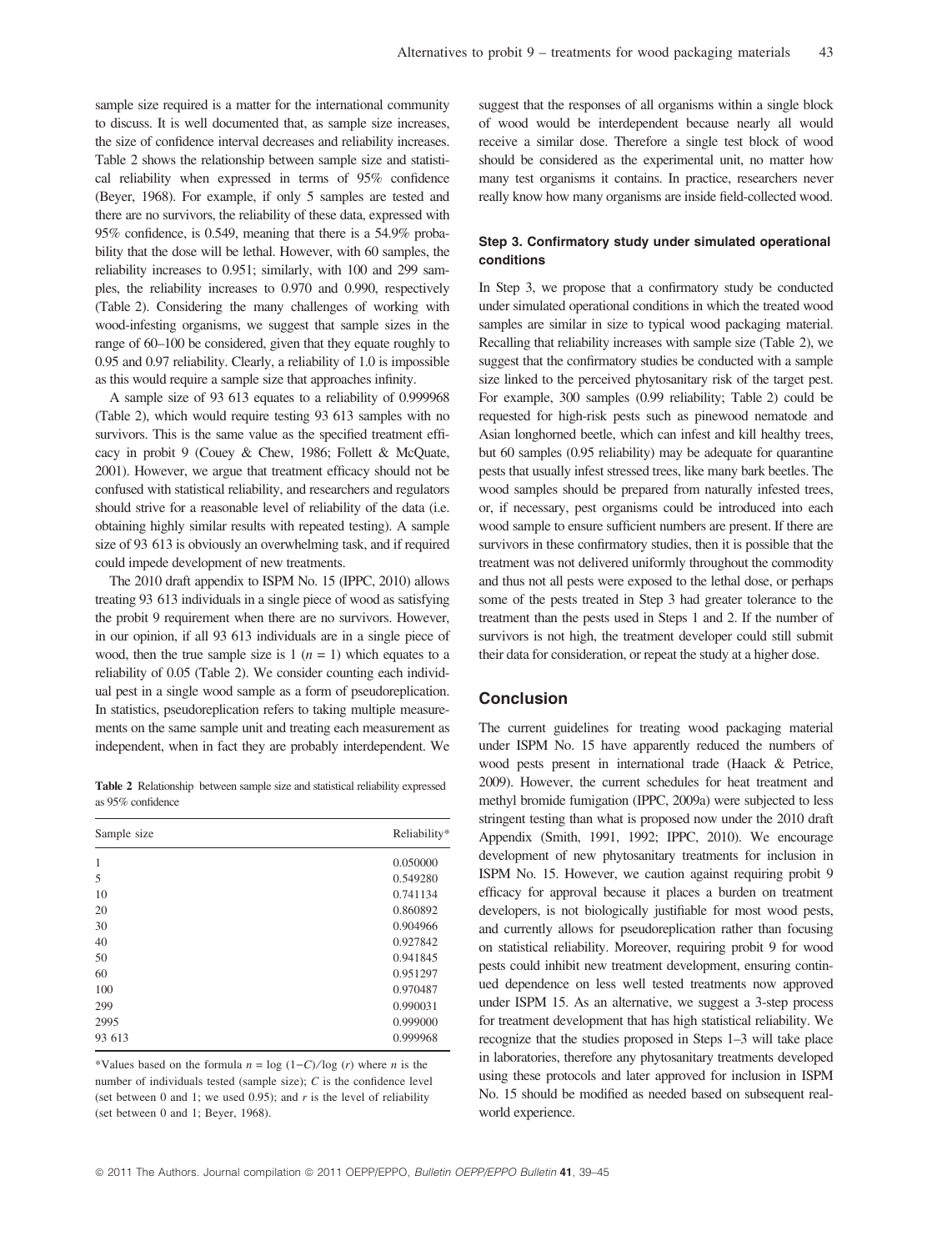#### Acknowledgements

The authors thank E.A. Allen, K.O. Britton, L.M. Humble, P.I. Morris, T.R. Petrice and J.S. Stanovick for comments on an earlier version of this manuscript, and the members of the International Forest Quarantine Research Group (IFQRG) for many stimulating conversations on the topic of this paper. K.H. thanks USDA, Methyl Bromide Transitions Grant Program for funding (Grant No. 2009-51102-05652) and A.U. thanks National Resources Canada (Canadian Forest Service) for guidance and financial support.

# Chercher des alternatives au probit 9 lors du développement de traitements pour le bois d'emballage dans le cadre de la NIMP No. 15

La Norme internationale pour les mesures phytosanitaires NIMP No. 15 (Réglementation des matériaux d'emballage en bois dans le commerce international) présente des recommandations pour traiter le bois d'emballage utilisé dans le commerce international. Elles consistent actuellement en deux traitements phytosanitaires approuvés: le traitement par la chaleur et la fumigation au bromure de méthyle. De nouveaux traitements sont en cours de développement et sont nécessaires étant donné que le bromure de méthyle est supprimé progressivement. L'efficacité Probit 9  $(100\%$  de mortalité d'au moins 93613 organismes testés) a été suggérée comme critère d'évaluation pour de nouveaux traitements du bois, et est basée sur la recherche sur les mouches des fruits. Nous nous interrogeons sur la pertinence d'exiger une efficacité probit 9 pour les ravageurs du bois (insectes, nématodes et champignons) et discutons des défis pour atteindre cette exigence. A la place, nous suggérons une approche alternative en 3 étapes au laboratoire. La première étape implique des expérimentations au laboratoire (tri préliminaire) pour estimer la dose létale pour le stade le plus sensible de chaque organisme cible. Nous considérons chaque pièce de bois infestée comme étant une unité expérimentale, et non pas les ravageurs individuels pour éviter des pseudorépétitions. L'étape 2 demande des expérimentations répétées (avec aucun survivant) à la dose létale estimée. Nous suggérons une taille minimale d'échantillon de 60 unités expérimentales, ce qui permet d'atteindre une fiabilité statistique de 0.95 avec un niveau de confiance de 95%. La troisième étape implique des études en conditions opérationnelles simulées en utilisant des échantillons de bois similaires en taille au bois d'emballage et infestés à des niveaux qui reflètent les conditions sur le terrain.

#### Поиск альтернатив критерию оценки пробит-9 при разработке обработок древесных упаковочных материалов в соответствии с МСФМ № 15

В Международном стандарте по фитосанитарным мерам (МСФМ) № 15 (Регулирование древесных упаковочных материалов в международной торговле) представлено руководство по обработке древесных упаковочных материалов, используемых в международной торговле. В настоящее время существуют две одобренных фитосанитарных обработки: обработка тепловая фумигация с помощью бромистого метила.  $\overline{M}$ Разрабатываются также новые виды обработок, потребность в которых возникает в связи с постепенным сокращением использования бромистого метила. Эффективность пробит-9 (100%-ая смертность не менее чем 93613 тестируемых организмов), основанная на исследовании плодовых мух, была предложена в качестве критерия оценки новых обработок древесины. Авторы подвергают сомнению требование эффективности пробит-9 для вредителей древесины (насекомых, нематод и грибов) и рассматривают проблемы, связанные с этим требованием. Вместо этого они предлагают внедрить 3-ступенчатый лабораторный альтернативный подход. На ступени 1 производятся лабораторные эксперименты (скрининг), позволяющие дать оценку летальной дозы для наиболее толерантной стадии каждого вредного организмамишени. При этом, чтобы избежать псевдорепликации, авторы исходят из того, что экспериментальной единицей является каждый зараженный кусок древесины, а не отдельные вредные организмы. Ступень 2 требует повторных экспериментов (без выживших особей) при выявленной летальной дозе. Предлагается минимальный размер выборки в 60 экспериментальных единиц, который позволяет достигать 0,95 статистической надежности при 95%-ом уровне достоверности. Ступень 3 требует исследования в симулируемых полевых условиях с использованием при этом образцов древесины, сходных по размеру с упаковочной и зараженных до уровней, которые отражают полевые условия.

# **References**

- Arnett RH (2000) American Insects: A Handbook of the Insects of America North of Mexico. 2nd edn. CRC Press, Boca Raton, FL (US).
- Arnett RH, Thomas MC, Skelley PE & Frank JH, eds (2002) American Beetles. Vol. 2. Polyphaga: Scarabaeoidea through Curculionoidea. CRC Press, Boca Raton, FL (US).
- Baker AC (1939) The basis for treatment of products where fruit flies are involved as a condition for entry into the United States. US Department of Agriculture Circular 551.
- Baker RT, Cowley JM, Harte DS & Frampton ER (1990) Development of a maximum pest limit for fruit flies (Diptera: Tephritidae) in produce imported into New Zealand. Journal of Economic Entomology 83, 13–17.
- Beyer WH (ed.) (1968) CRC Handbook of Tables for Probability and Statistics. Chemical Rubber Company, Cleveland, OH (US).
- Bliss CI (1934) The method of probits. Science 79, 38–39.
- Brockerhoff EG, Bain J, Kimberley MO & Knížek M (2006) Interception frequency of exotic bark and ambrosia beetles (Coleoptera: Scolytinae) and relationship with establishment in New Zealand and world-wide. Canadian Journal of Forest Research 36, 289–298.
- Callan BE & Carris LM (2004) Fungi on living plant substrata, including fruits. In Biodiversity of Fungi. Inventory and Monitoring Methods (Eds Mueller GM, Bills GF & Foster MS), pp. 105–126. Elsevier, Academic Press, London (UK).